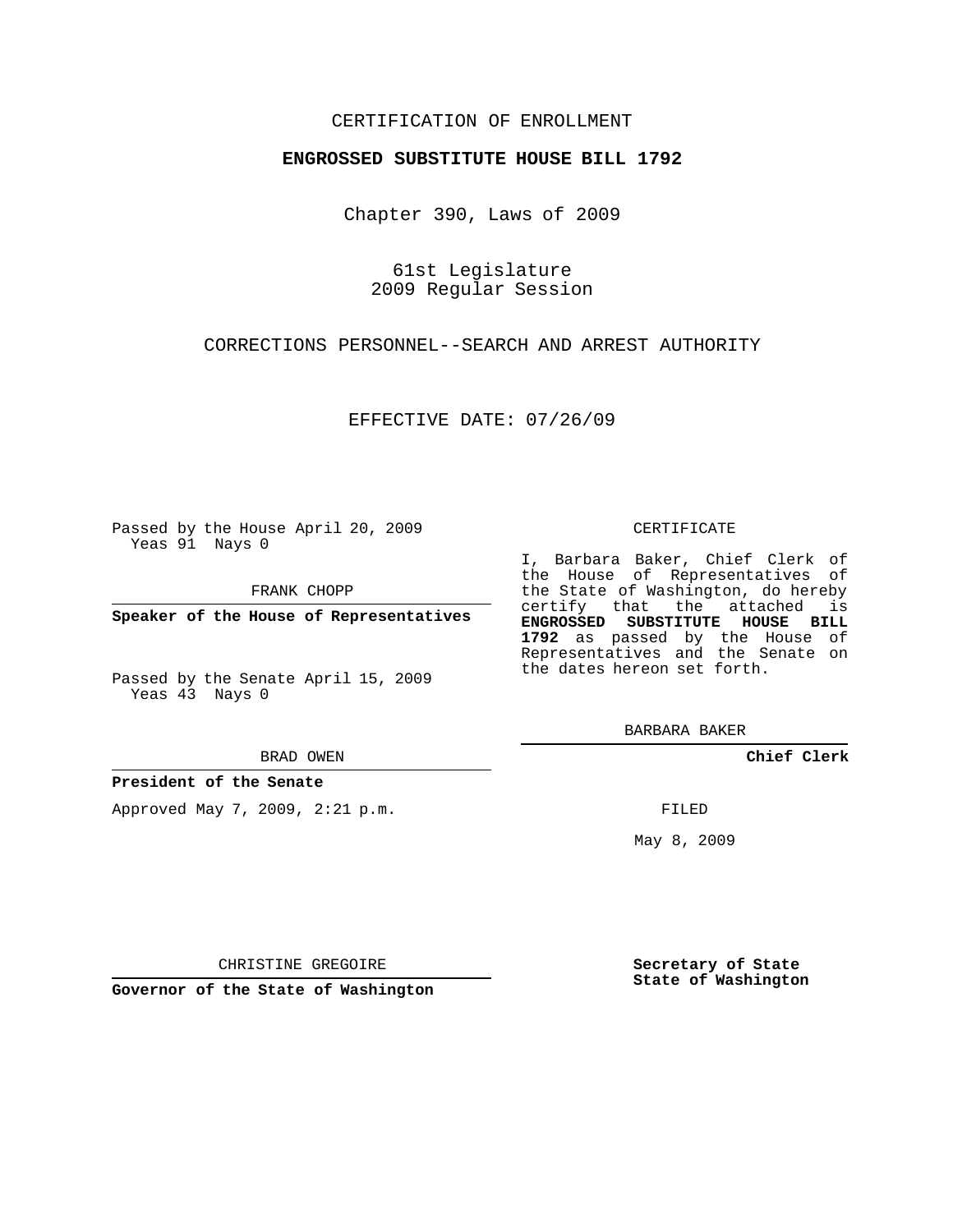# **ENGROSSED SUBSTITUTE HOUSE BILL 1792** \_\_\_\_\_\_\_\_\_\_\_\_\_\_\_\_\_\_\_\_\_\_\_\_\_\_\_\_\_\_\_\_\_\_\_\_\_\_\_\_\_\_\_\_\_

\_\_\_\_\_\_\_\_\_\_\_\_\_\_\_\_\_\_\_\_\_\_\_\_\_\_\_\_\_\_\_\_\_\_\_\_\_\_\_\_\_\_\_\_\_

AS AMENDED BY THE SENATE

Passed Legislature - 2009 Regular Session

## **State of Washington 61st Legislature 2009 Regular Session**

**By** House Human Services (originally sponsored by Representatives Hurst, Morrell, Orwall, Green, Dammeier, Klippert, Walsh, Kelley, and Ormsby; by request of Department of Corrections)

READ FIRST TIME 02/20/09.

 1 AN ACT Relating to establishing search and arrest authority 2 provisions of offenders by department of corrections personnel; and 3 amending RCW 9.94A.631.

4 BE IT ENACTED BY THE LEGISLATURE OF THE STATE OF WASHINGTON:

 5 **Sec. 1.** RCW 9.94A.631 and 1984 c 209 s 11 are each amended to read 6 as follows:

 (1) If an offender violates any condition or requirement of a sentence, a community corrections officer may arrest or cause the arrest of the offender without a warrant, pending a determination by 10 the court or a department of corrections hearing officer. If there is reasonable cause to believe that an offender has violated a condition 12 or requirement of the sentence, a community corrections officer may 13 require an offender ((may-be-required)) to submit to a search and seizure of the offender's person, residence, automobile, or other personal property.

16 (2) For the safety and security of department staff, an offender 17 may be required to submit to pat searches, or other limited security 18 searches, by community corrections officers, correctional officers, and 19 other agency approved staff, without reasonable cause, when in or on